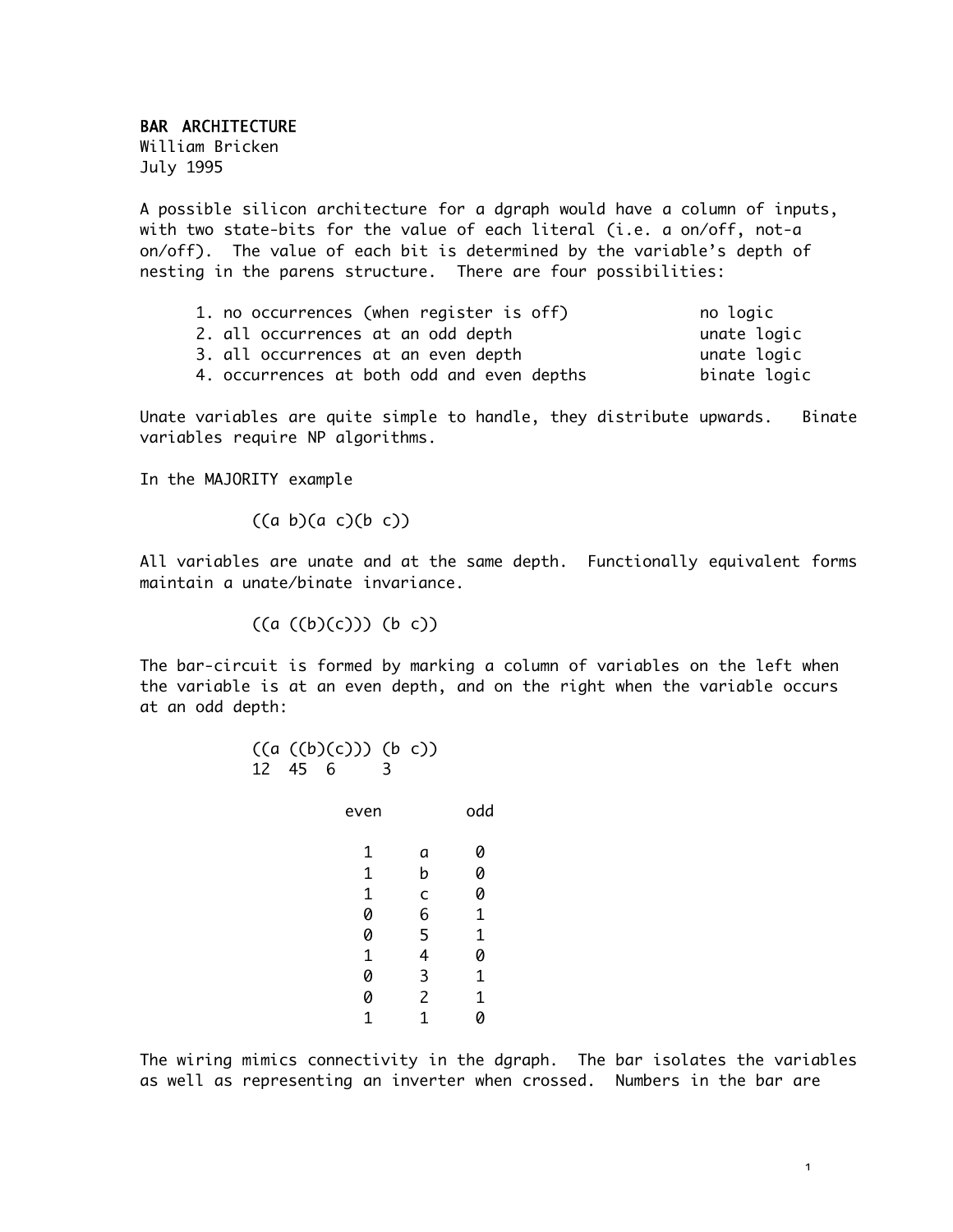individual dnode ids. Wires on the left are from variables at even depth; wires on the right are odd depth variables. Wires join at an intersection "o".



This diagram is simply a distinction graph contorted so that there is only one distinction. In this model, computation occurs by dynamic routing at Ointersections. To get the connections to dynamically change, the crossover points must have some simple reconfigurable internal structure

Variable names are input sources. When a variable is bound, its value is propagated along the connective lines. When the value crosses the bar, it flips, or changes state.

The rule of connection reduction is occlusion.

## Initialization Logic

Positive variable values propagate. Negative values disconnect.

The ROUTING-LOGIC is:

If a 0 enters, disconnect the source If a 1 enters, disconnect the source and propagate (in all other possible directions).

The BAR-LOGIC is:

If any value enters, toggle the value for right-side leads (not for left side), propagate in all cases, and disconnect the variable source.

- If a 0 enters the bar (from a propagation), disconnect the source.
- If a 1 enters the bar (from a propagation), disconnect the source and propagate 0.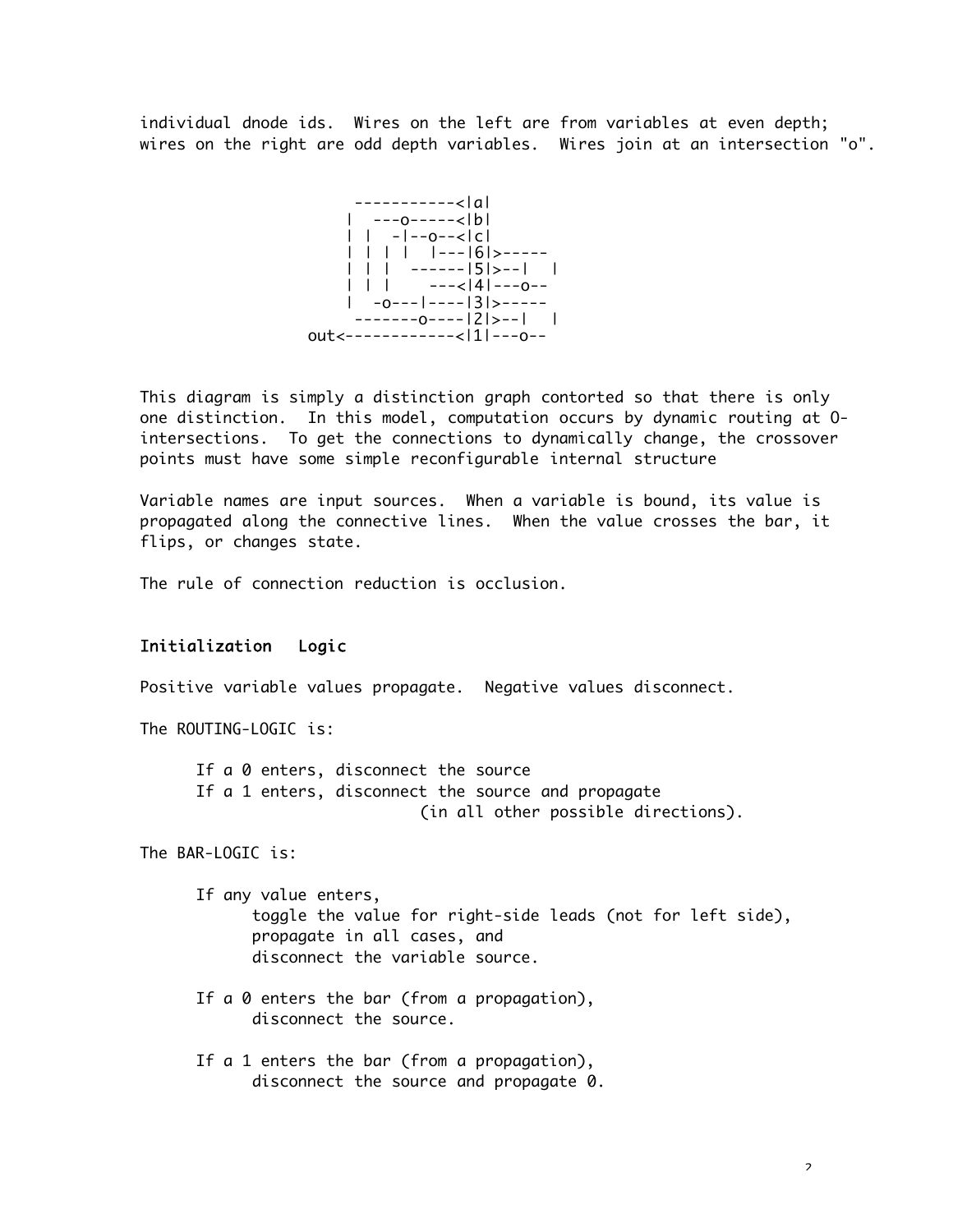## Example

Consider the binding  $(a 0)(b 1)(c 1)$ 



A 1 value comes out of the rhs of the bar from each of b and c. They disconnect the (former) variable while propagating. The 0-value lead from a is disconnected at the first O-intersection (highlighted). Disconnection is represented by erasure.



The first O-nodes reached by the b and c propagation get the 1 input (also highlighted). Each disconnects and propagates the 1 value. Below, a pair of propagated 1-values converge on the highlighted node.



It too disconnects and propagates.